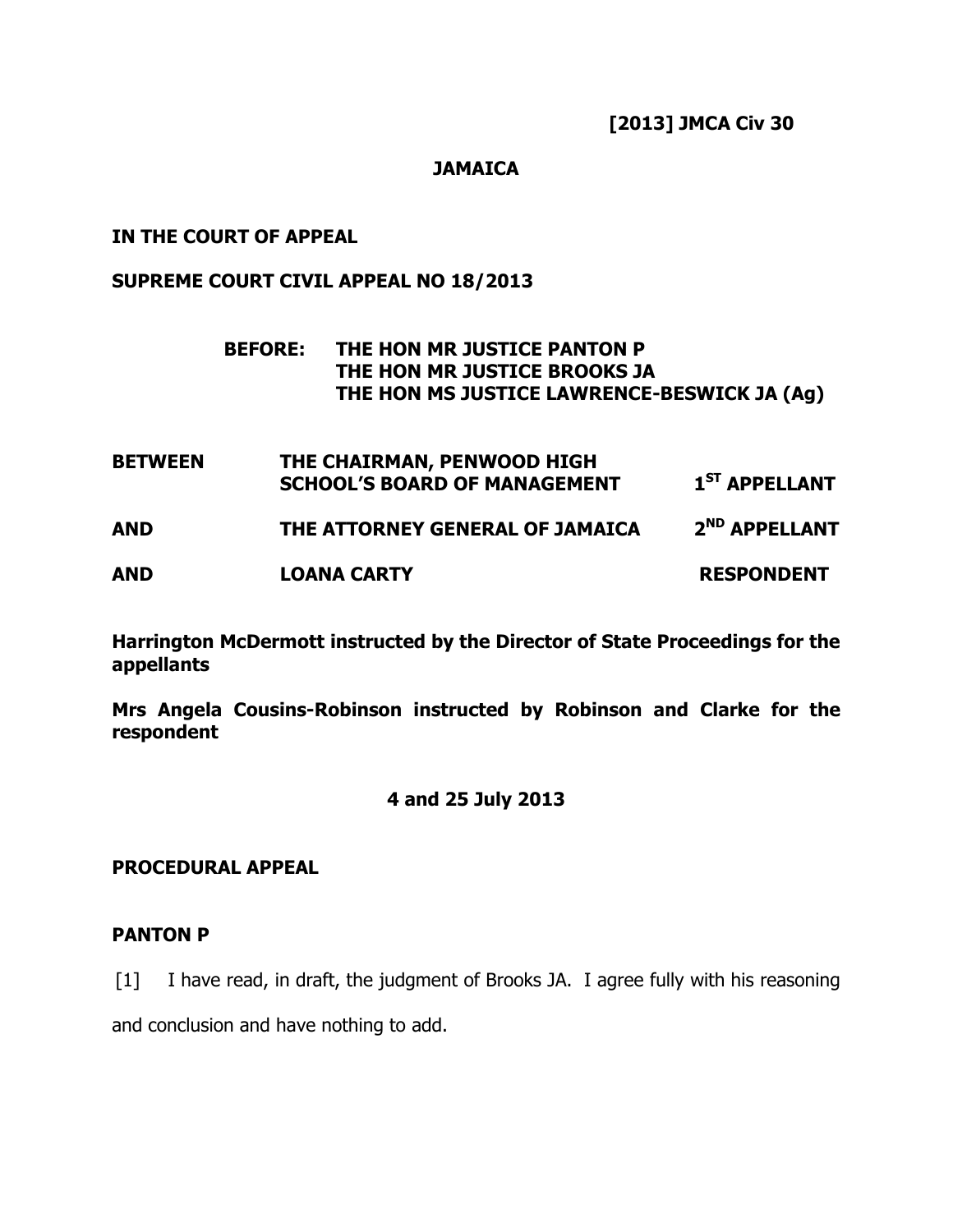### BROOKS JA

[2] In or about October 2004, the respondent, Ms Loana Carty, a teacher at Penwood High School for over 28 years, was assaulted by the then principal of the school. The principal was convicted for the offence but, according to Ms Carty, subsequent to her having made the complaint, she was victimised in her employment. That victimisation, she asserts, led to her being relieved of her responsibilities as a senior teacher, and, eventually, to her being dismissed from the institution.

[3] Ms Carty filed a claim in the Supreme Court, initially to have her status as a senior teacher restored, and subsequently to be re-instated in her job. Although the claim has been lingering in that court since 2005, it has yet to be tried. The school's Board of Management (the Board) and the Attorney General are the defendants to the claim and the appellants before us. They shall be referred to, hereafter, as the appellants.

[4] The appellants applied twice in the court below to have Ms Carty's claim struck out in its entirety. In their third application, the appellants adjusted their approach somewhat. They sought to have struck from Ms Carty's claim, the portions whereby she seeks:

- a. a declaration that she was dismissed in breach of the Education Regulations 1980; and
- b. damages for unfair dismissal.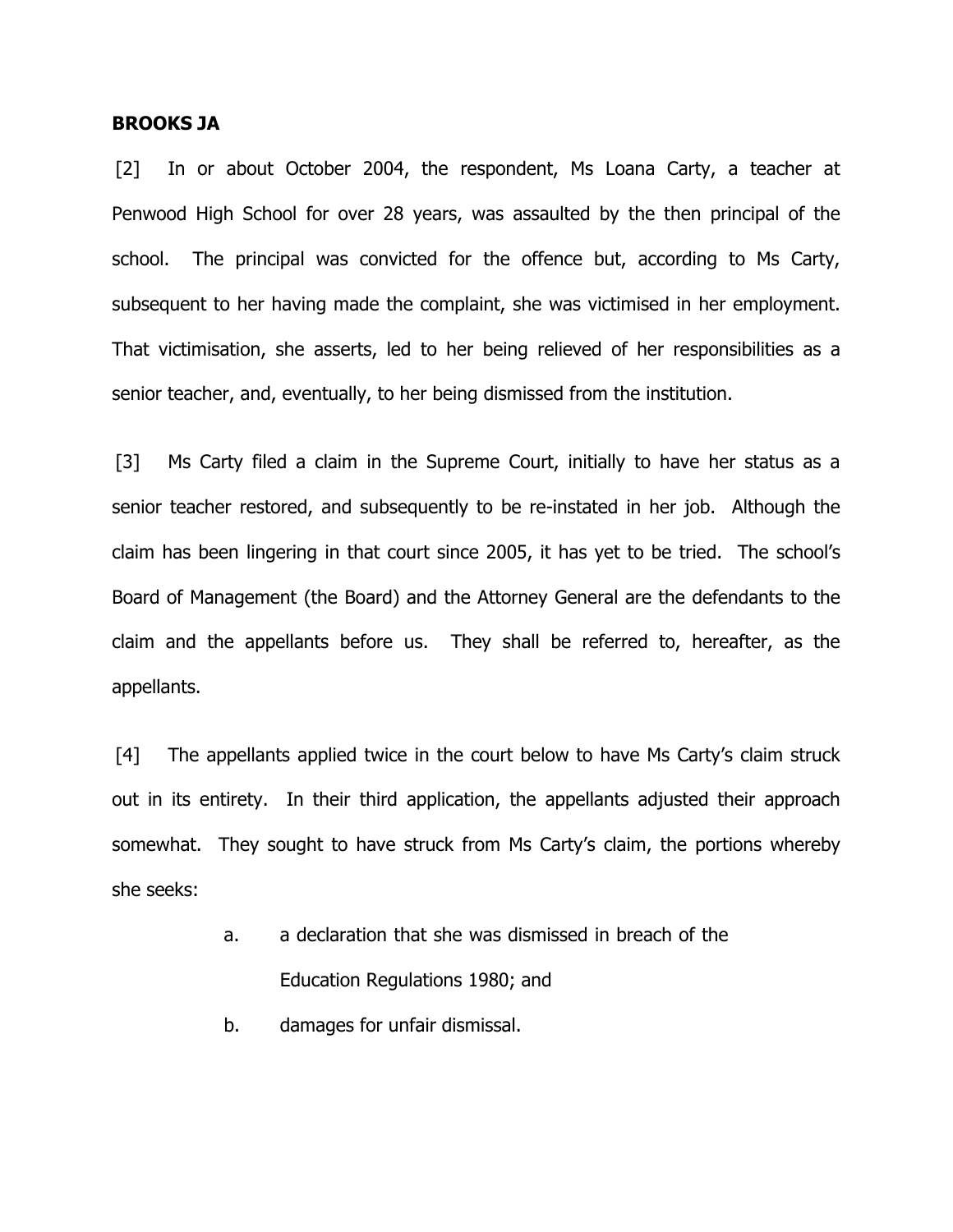[5] The appellants' applications were refused on each occasion. The last refusal was by Marsh J on 19 February 2013. In response to that refusal, they have filed this procedural appeal. In the appeal, they seek to have the order of the learned judge set aside, and to have the impugned portions of Ms Carty's claim, struck out.

[6] The main issues raised by the appeal, are:

- a. firstly, whether the aspects concerning the Education Regulations properly fall under the auspices of public law and, therefore, to institute them in a private law claim is an abuse of the process of the court; and
- b. secondly, whether the claim for unfair dismissal is wholly misconceived as the Supreme Court has no jurisdiction in that matter, it being the exclusive province of the Industrial Disputes Tribunal.

# The statement of case

[7] In order to better appreciate the submissions made it would be helpful to set out the relevant portions of Ms Carty's further amended particulars of claim.

# "PARTICULARS OF BREACH

19. The  $3<sup>rd</sup>$  Defendant [the principal] and agent of the  $1<sup>st</sup>$ and 2<sup>nd</sup> Defendants [the Board and the Attorney General respectively] breached the Claimant's Contract of employment in that: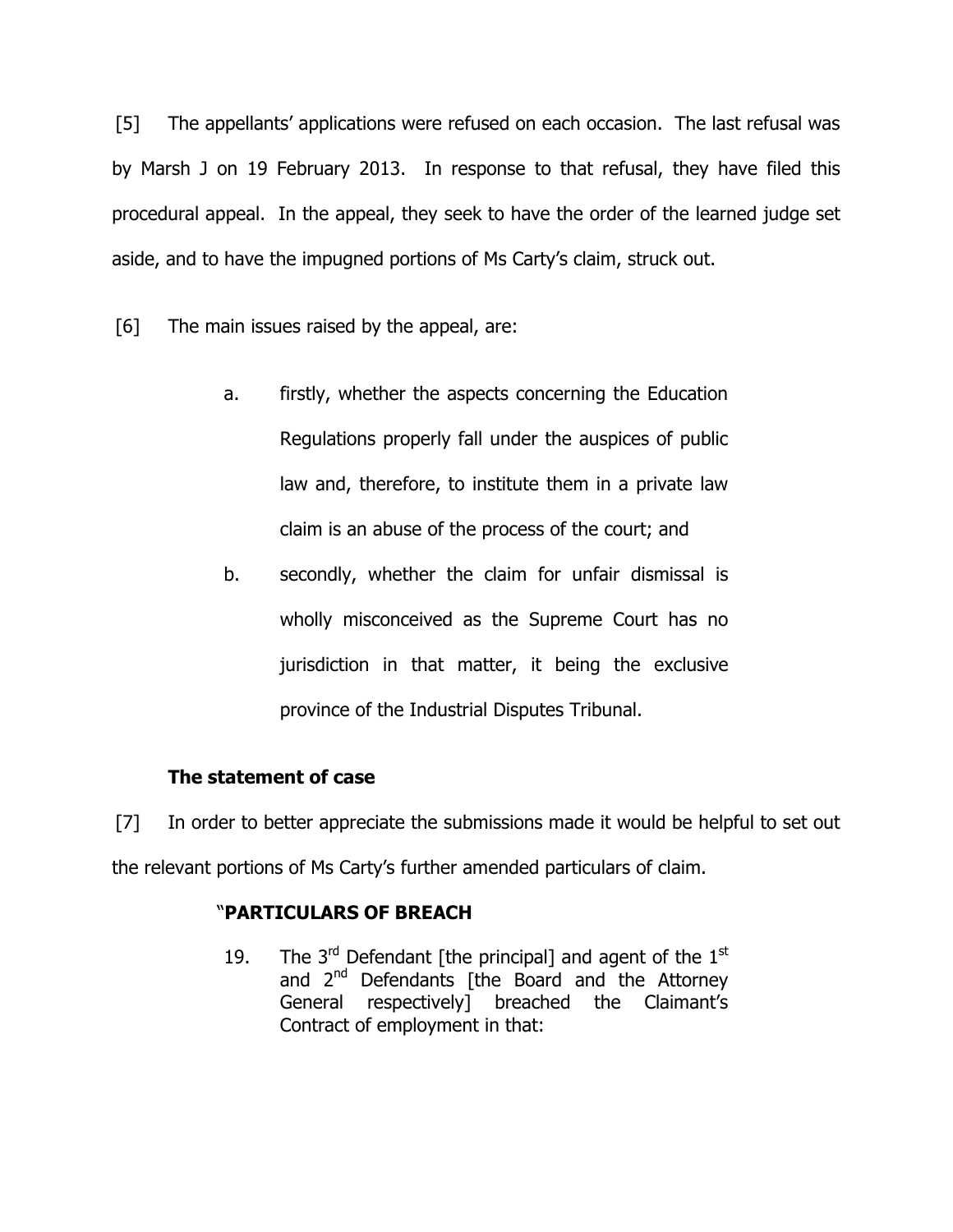- a) The implied term of the Claimant's Contract that she would be provided with a safe place of work was breached when;
	- I. The  $3<sup>rd</sup>$  Defendant set upon and physically abused the Claimant without lawful authority or excuse.
	- II.  $[The 3<sup>rd</sup> Defendant locked]$  the Claimant out of the class room, forcing her to conduct classes in the open space thereby exposing the Claimant and those in charge to danger.
	- III. The 3<sup>rd</sup> Defendant and other personnel consistently molested the Claimant.
- 20. The  $3^{rd}$  Defendant breached the duty of mutual trust and confidence owed to the Claimant.
- 21. The  $3^{rd}$  Defendant unilaterally removed the Claimant from her duties as head of the Mathematics and Science Departments without first consulting with her.
- 22. The  $3^{rd}$  Defendant together with the  $1^{st}$ Defendant terminated the Claimant's contract of Employment without any lawful justification and in breach of the procedures set out in Parts 56-59 of the Education Regulations 1980.
- 23. The 3<sup>rd</sup> Defendant and agent of the 1<sup>st</sup> and 2<sup>nd</sup> Defendants assumed the duties of the Head of Department without going through the proper procedures.
- 24. The  $1<sup>st</sup>$  Defendant failed to protect the Claimant from being assaulted and harassed by the 3<sup>rd</sup> Defendant, their agent whether by himself or together with other personnel.
- 25. The  $1<sup>st</sup>$  and  $3<sup>rd</sup>$  Defendant deliberately caused pain and suffering and financial hardship to the Claimant by attempting to terminate her contract of Employment without due process." (Emphasis supplied)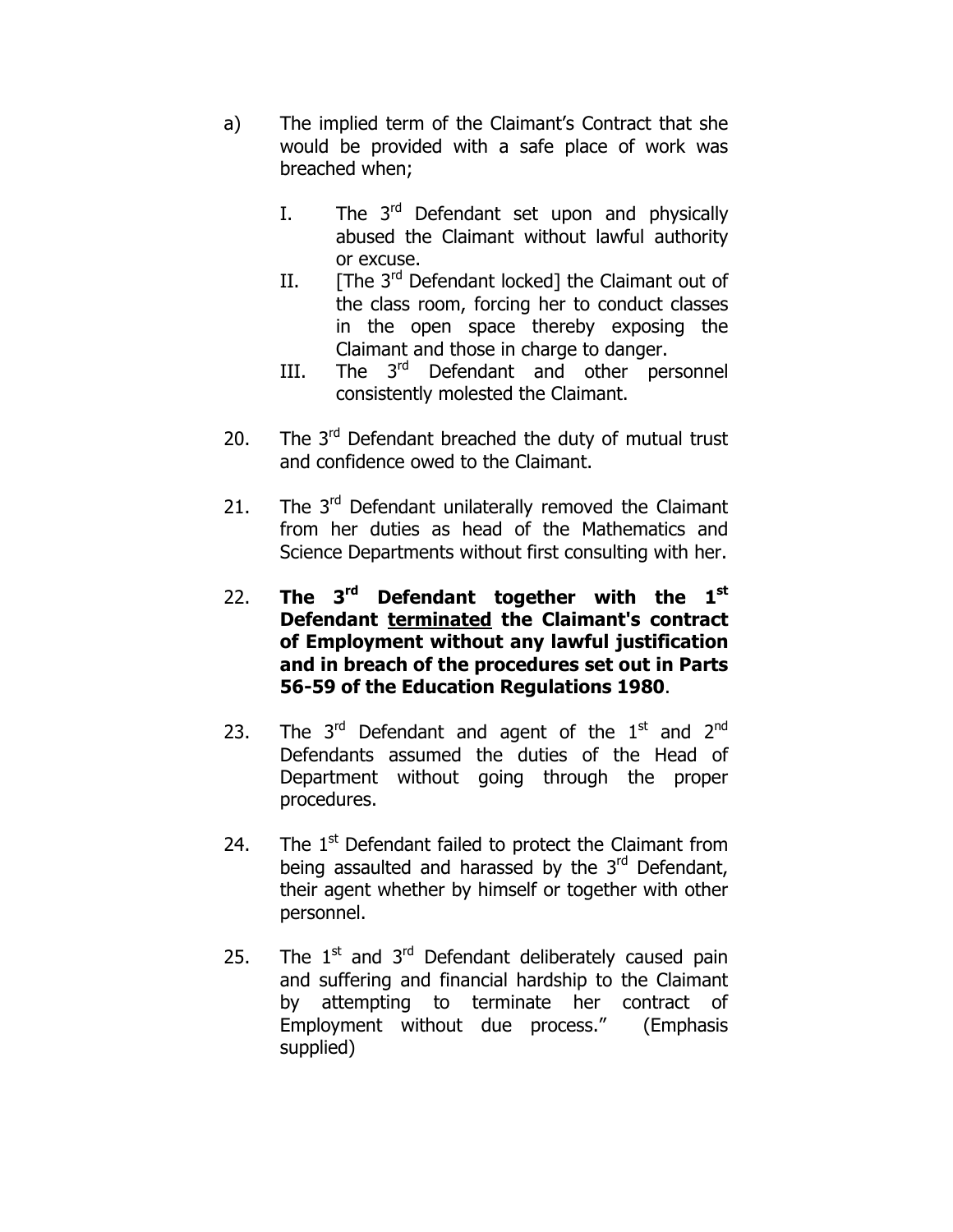The portion of the extract that has been emphasised will be relevant to the issue of whether Ms Carty's claim lies in public or private law or both.

[8] At the end of the particulars of claim Ms Carty sought the following as relief:

"THE CLAIMANT claims:

- 1. A Declaration that the Defendants have breached the Claimant's Contract of Employment and that the said breach be rectified.
- 2. Damages for unfair dismissal
- 3. Special Damages
- 4. Exemplary Damages
- 5. Aggravated Damages
- 6. Reinstatement or Re-employment of the Claimant
- 7. Damages for assault
- 8. Costs" (Underlining as in original)

# The submissions

[9] In his submissions on behalf of the appellants Mr McDermott argued that Ms Carty, having based her initial claim on alleged breaches of the Education Regulations has placed herself squarely in the domain of public law litigation. Having done so, learned counsel argued, she is not permitted to bring her claim by way of an ordinary claim. She should have, he submitted, pursued relief by way of an application for judicial review. Mr McDermott submitted that, not having sought judicial review within the time stipulated by the Civil Procedure Rules 2002 (the CPR), Ms Carty's attempt to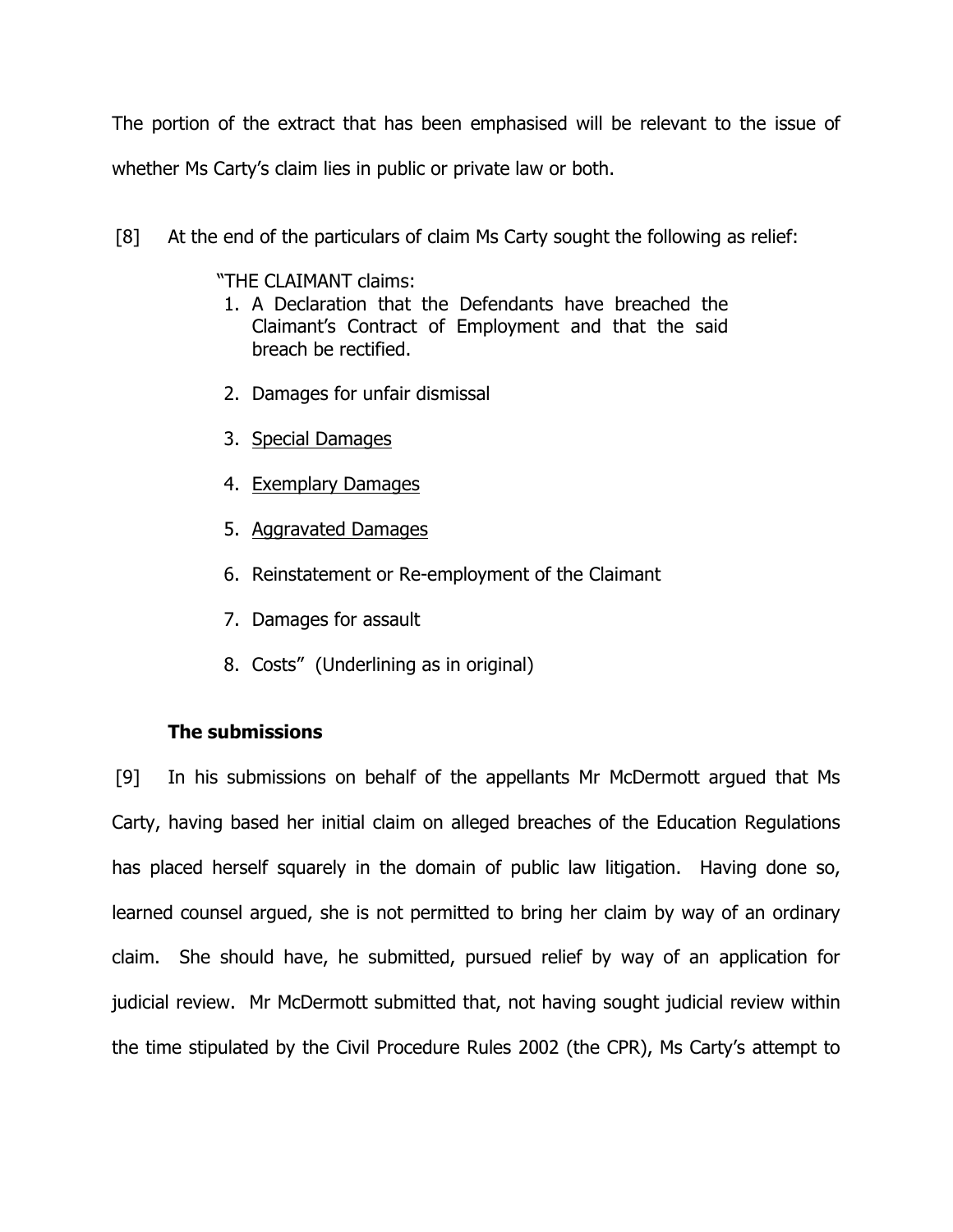secure relief by way of an ordinary claim form amounts to an abuse of the process of the court.

[10] Mr McDermott accepted that an exception to that principle existed. The exception stipulated that where the relief sought involves a mixture of public and private law claims then an ordinary claim form may be utilised. He argued, however, that Ms Carty's situation does not fall within that exception.

[11] Learned counsel relied on a number of decided cases in support of his submissions, including O'Reilly v Mackman [1983] 2 AC 237 and Roy v Kensington and Chelsea and Westminster Family Practitioner Committee [1992] 1 All ER 705.

[12] On the second main limb of his arguments Mr McDermott pointed out that Ms Carty had claimed relief on the basis that her dismissal was unfair. He quite properly pointed out that there is a distinct difference between a claim for unfair dismissal and one for wrongful dismissal. Learned counsel argued that whereas the courts had jurisdiction to hear claims and grant relief in respect of wrongful dismissal, which is a common law issue, a claim for unfair dismissal was restricted to the statutory jurisdiction created by Parliament for the Industrial Disputes Tribunal. Ms Carty, he argued, was not entitled to relief for unfair dismissal in these courts. He relied on the cases of Johnson v Unisys Ltd [2001] 2 All ER 801 and Johnson v Restaurants of Jamaica [2012] JMCA Civ 13.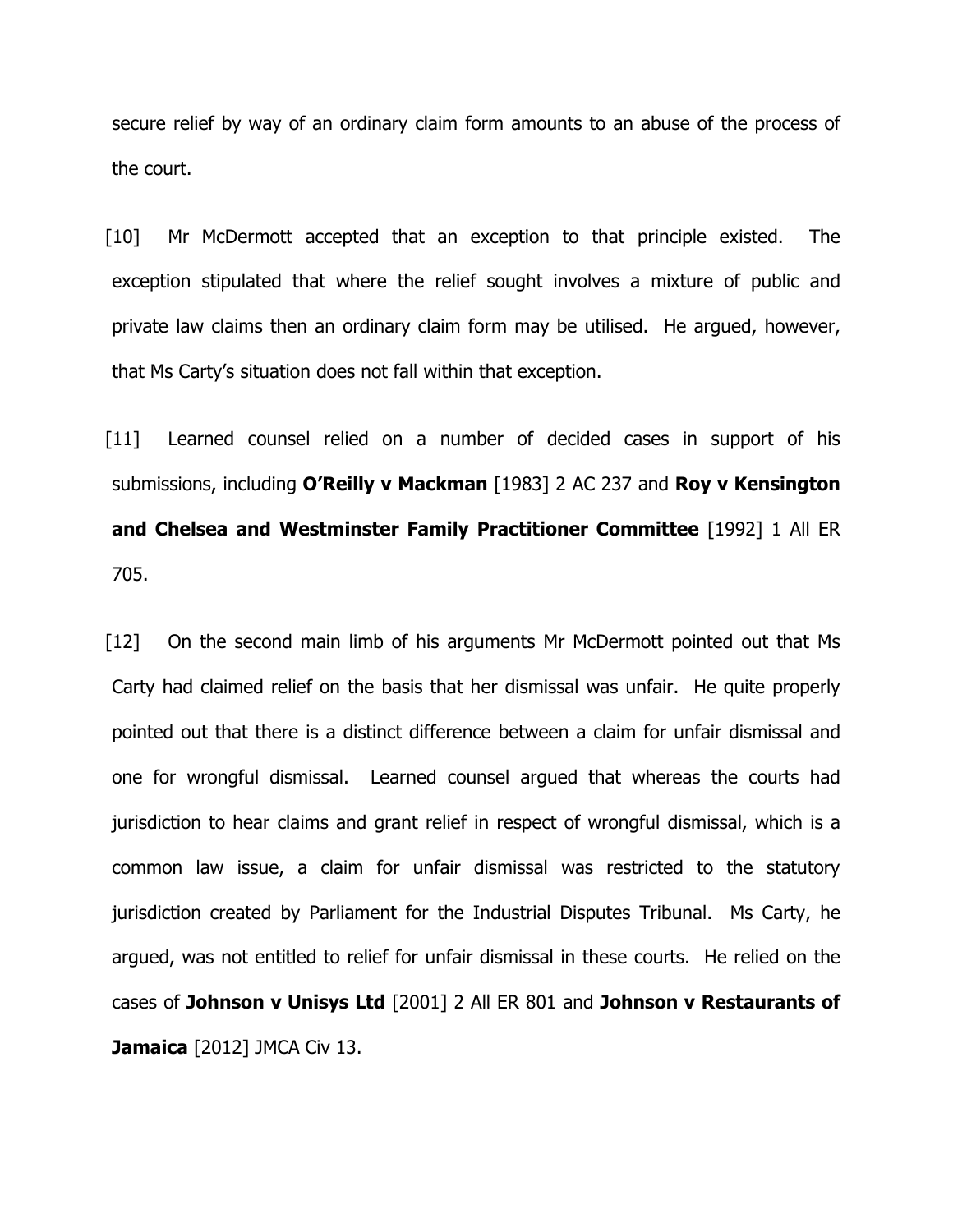[13] In her response to these submissions, Mrs Cousins-Robinson argued that this claim did fall within the exception recognised in **Roy v Kensington**. She pointed to the fact that, included in Ms Carty's claim was a reference to a breach of contract by the Board and the claim for damages for assault. These, learned counsel submitted, were private law issues and provided the basis for claiming the exception from the general rule. The assault, victimisation and dismissal, Mrs Cousins-Robinson submitted, were "inextricably linked as it is [Ms Carty's] case that she was being victimized and dismissed because of the assault charges brought by her against the [principal]" (see paragraph 26 b of the respondent's written submissions).

[14] In respect of the issue of unfair dismissal, learned counsel pointed out that the Board dismissed Ms Carty in breach of an undertaking that the appellants had given to the Supreme Court. The undertaking was that they would take no steps to affect her employment status until after the mediation process between the parties had been completed. This was a case of injustice, Mrs Cousins-Robinson argued. In such circumstances, she submitted, the court would be entitled to exercise its equitable jurisdiction to assist Ms Carty.

### The analysis

[15] The first principle quiding this analysis is that where the remedies sought by a claimant may be secured by an application for judicial review, as a general rule it would be contrary to public policy to seek to secure a remedy by way of a private law claim. In O'Reilly v Mackman the House of Lords held: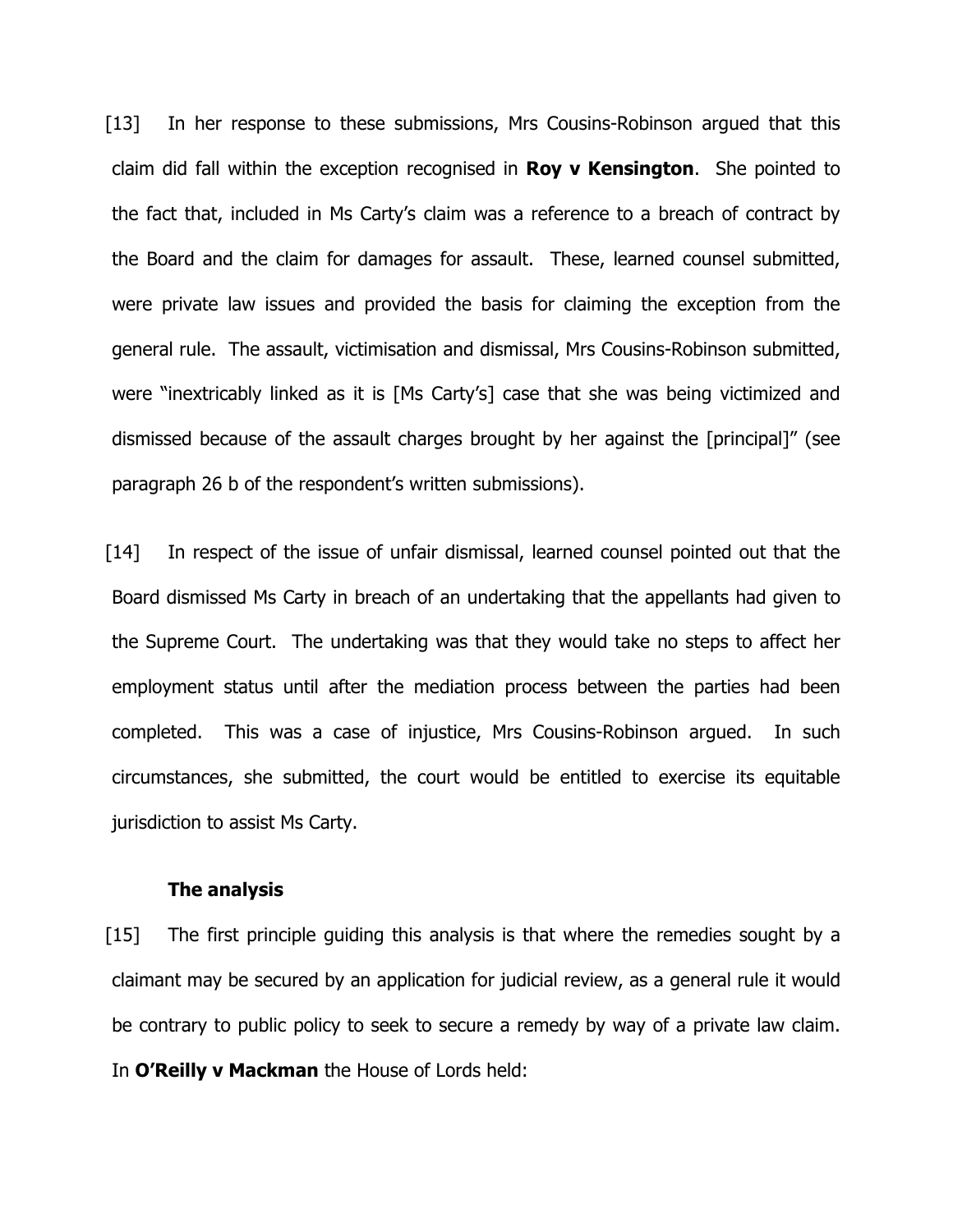"…that since all the remedies for the infringement of rights protected by public law could be obtained on an application for judicial review, as a general rule it would be contrary to public policy and an abuse of the process of the court for a plaintiff complaining of a public authority's infringement of his public law rights to seek redress by ordinary action and that, accordingly, since in each case the only claim made by the plaintiff was for a declaration that the board of visitors' adjudication against the plaintiff was void, it would be an abuse of the process of the court to allow the actions to proceed and thereby avoid the protection afforded to statutory tribunals..." (Emphasis supplied)

 $[16]$  **Roy v Kensington** refers to exceptions to that general rule. The House of Lords, after considering the principle enunciated in O'Reilly v Mackman, outlined the exception mentioned in the submissions of both Mr McDermott and Mrs Cousins-Robinson. The headnote to the case indicates that their Lordships held, in part:

> "Although an issue which depended exclusively on the existence of a purely public law right should as a general rule be determined in judicial review proceedings and not otherwise, a litigant asserting his entitlement to a subsisting private law right, whether by way of claim or defence was not barrred from seeking to establish that right by action by the circumstance that the existence and extent of the private right asserted could incidentally involve the examination of a public law issue...." (Emphasis supplied)

[17] In assessing Ms Carty's claim against the background of these principles, it should immediately be noted that the aspect of the claim for damages for assault is no longer a part of the claim. Ms Carty and the principal settled that aspect at mediation and the principal was removed as a party to the claim. It may not properly be said, therefore, that Ms Carty is seeking to assert a private law right in respect of the assault.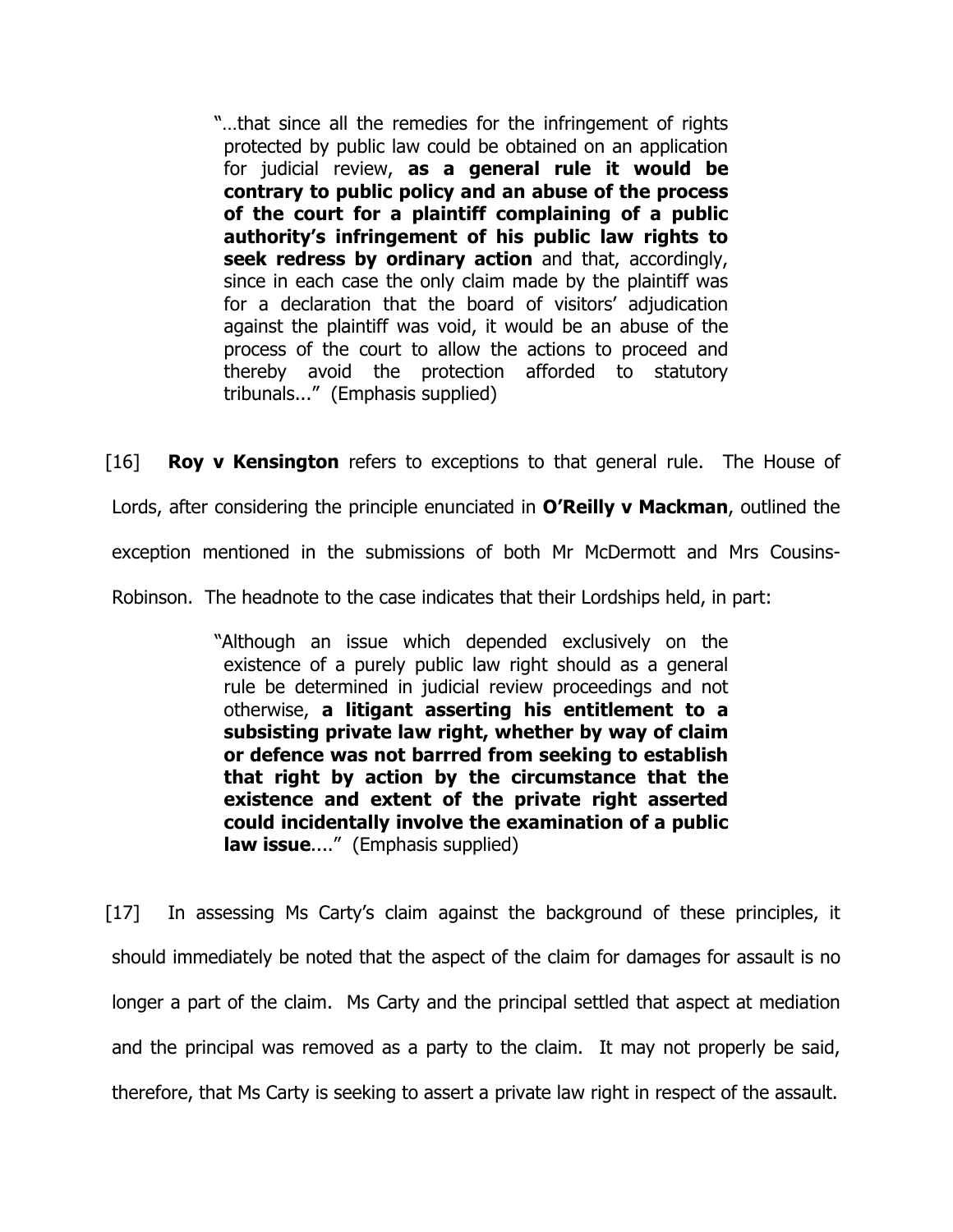[18] The second aspect of Ms Carty's claim to a remedy for a breach of her private law right is her assertion that there was a breach of her contract of employment. Ms Carty has profferred that assertion on three separate bases, firstly, that her working conditions were adversely affected by the deliberate actions of her employers (paragraph 19 of her particulars of claim), secondly, that the contract of employment was terminated "without any lawful justification" (paragraph 22 of her particulars of claim) and thirdly, that the termination was also "in breach of the procedures set out in Parts 56-59 of the Education Regulations 1980" (paragraph 22 of her particulars of claim). Although the second and third bases are set out in the same paragraph, it would not be unreasonable to read them as being relied upon independently of each other.

[19] It may fairly be said that the third basis, with its reliance on the provisions of the Education Regulations, is clearly a public law entitlement. It may also be said, however, that a court considering the question of whether Ms Carty's employment was wrongfully terminated (that being a private law issue), would have reason to consider the terms of the Education Regulations. Considered in this way, it would be fair to say "that the existence and extent of the private right asserted could incidentally involve the examination of a public law issue", as stipulated in **Roy v Kensingston**.

[20] Mr McDermott submitted that the Education Regulations could not be considered terms of the contract between the Board and Ms Carty. It is not necessary that that issue be decided in this appeal. It may be said, however, that it may well be an issue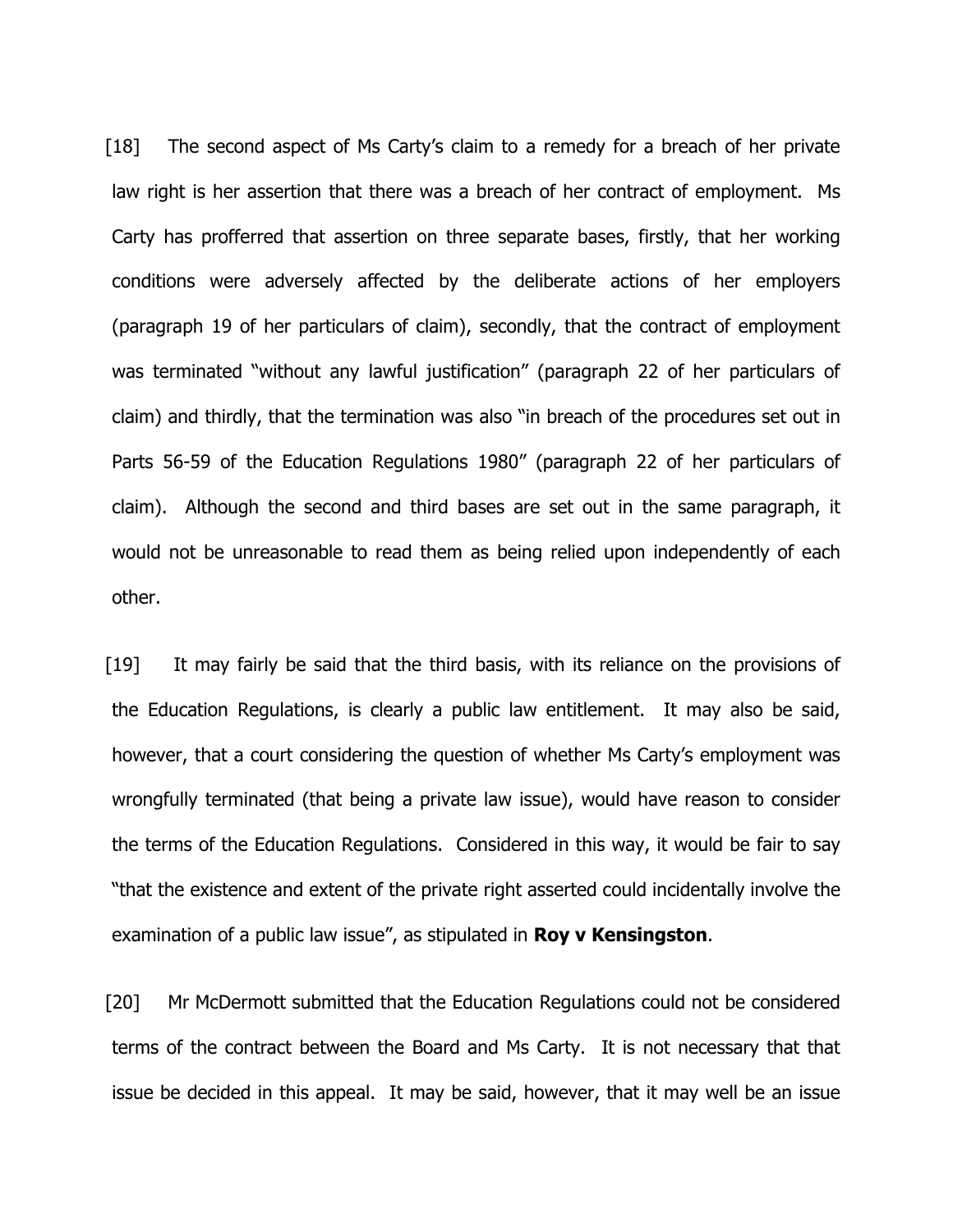joined between the parties at a trial. This would be a further basis for stating that the instant case falls within the exception recognised in **Roy v Kensington**.

[21] On the issue of the distinction between unfair dismissal and wrongful dismissal, Mrs Cousins-Robinson's reliance on the equitable jurisdiction of the court is misplaced. The undoubted breach of the appellants' undertaking to the court below, by dismissing Ms Carty before the conclusion of the mediation process, does not create a cause of action as Ms Carty's particulars of claim would seem to suggest. What perhaps, ought to have been done, was to invoke the powers of the Supreme Court to cite the appellants for contempt. Mr McDermott's explanation for their behaviour was that the mediation proceedings were frustrated by Ms Carty's continued failure to participate in those proceedings. He admitted, however, that before dismissing Ms Carty, the appellants made no application to be relieved of their undertaking to the court.

[22] The breach of the undertaking does not entitle the court to adjudicate Ms Carty's claim for unfair dismissal. Mr McDermott is correct in his submission that the remedies available for unfair dismissal, including re-instatement of an employee to the employment, are only available from the Industrial Disputes Tribunal. Ms Carty's claim for these remedies is, therefore, misconceived and the averments in her particulars of claim in respect of this issue may properly be struck out.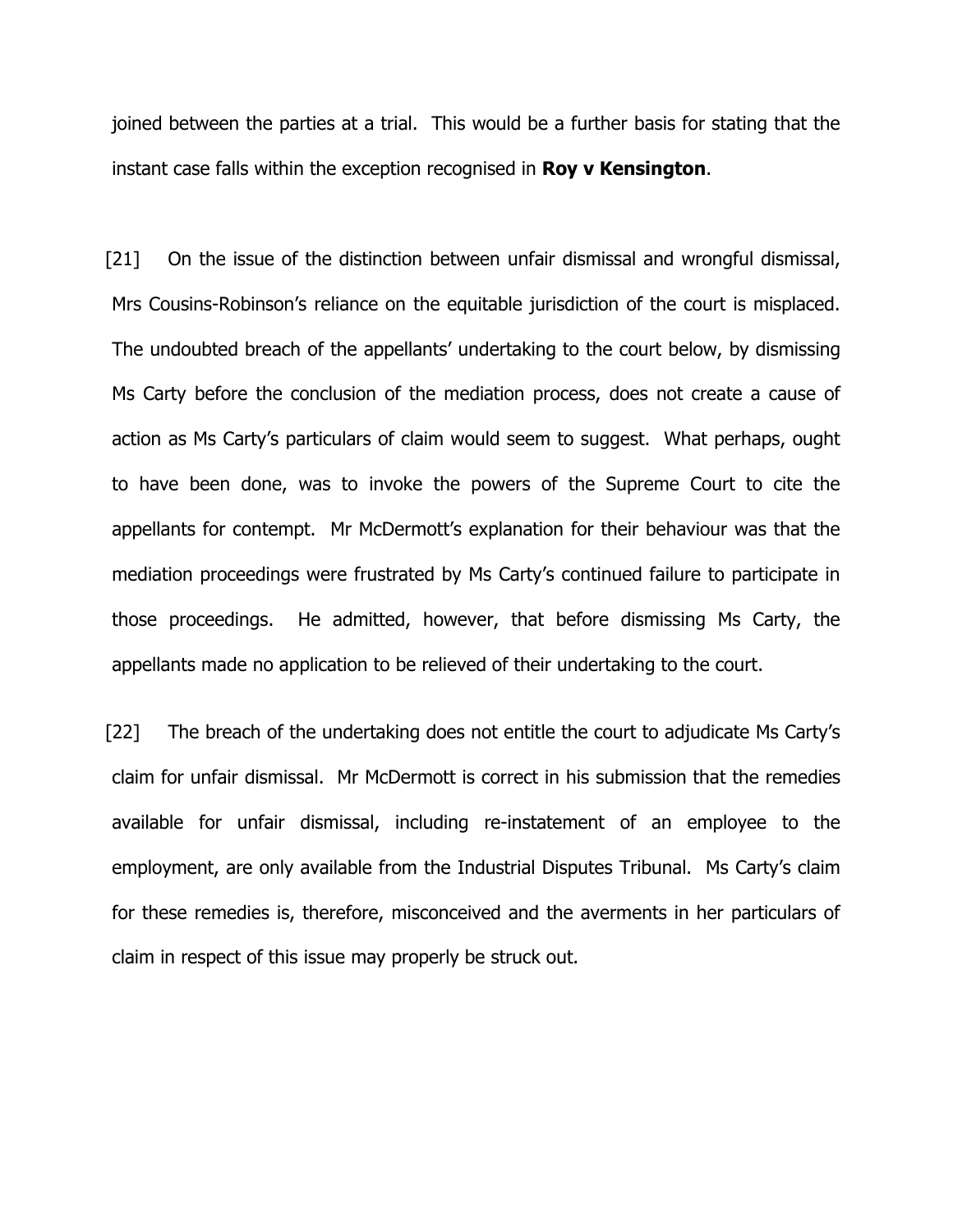### **Costs**

[23] In light of the fact that the appellants have been partially successful, they should have one-half of the costs of the appeal.

### **Conclusion**

[24] The public law issues involved in Ms Carty's claim, based on her invoking the provisions of the Education Regulations, are very closely connected with her claim for damages for breach of contract. In the circumstances, her claim may fairly be said to fall within the exception to the rule that cases involving public law issues must be adjudicated upon in the context of judicial review. The appellants' complaint about that aspect of Ms Carty's claim must, therefore, fail.

[25] Ms Carty has, however, wrongly based her claim in respect of her dismissal from her employment, on the principle of unfair dismissal. The relief in respect of that area is available only from the Industrial Disputes Tribunal. Her claim in this regard in the instant matter must therefore be struck out as being misconceived.

### LAWRENCE-BESWICK JA (AG)

[26] I have read, in draft, the judgment of my brother, Brooks JA. I agree with his reasoning and conclusions and have nothing to add.

### PANTON P

#### ORDER

(1) The appeal is allowed in part.